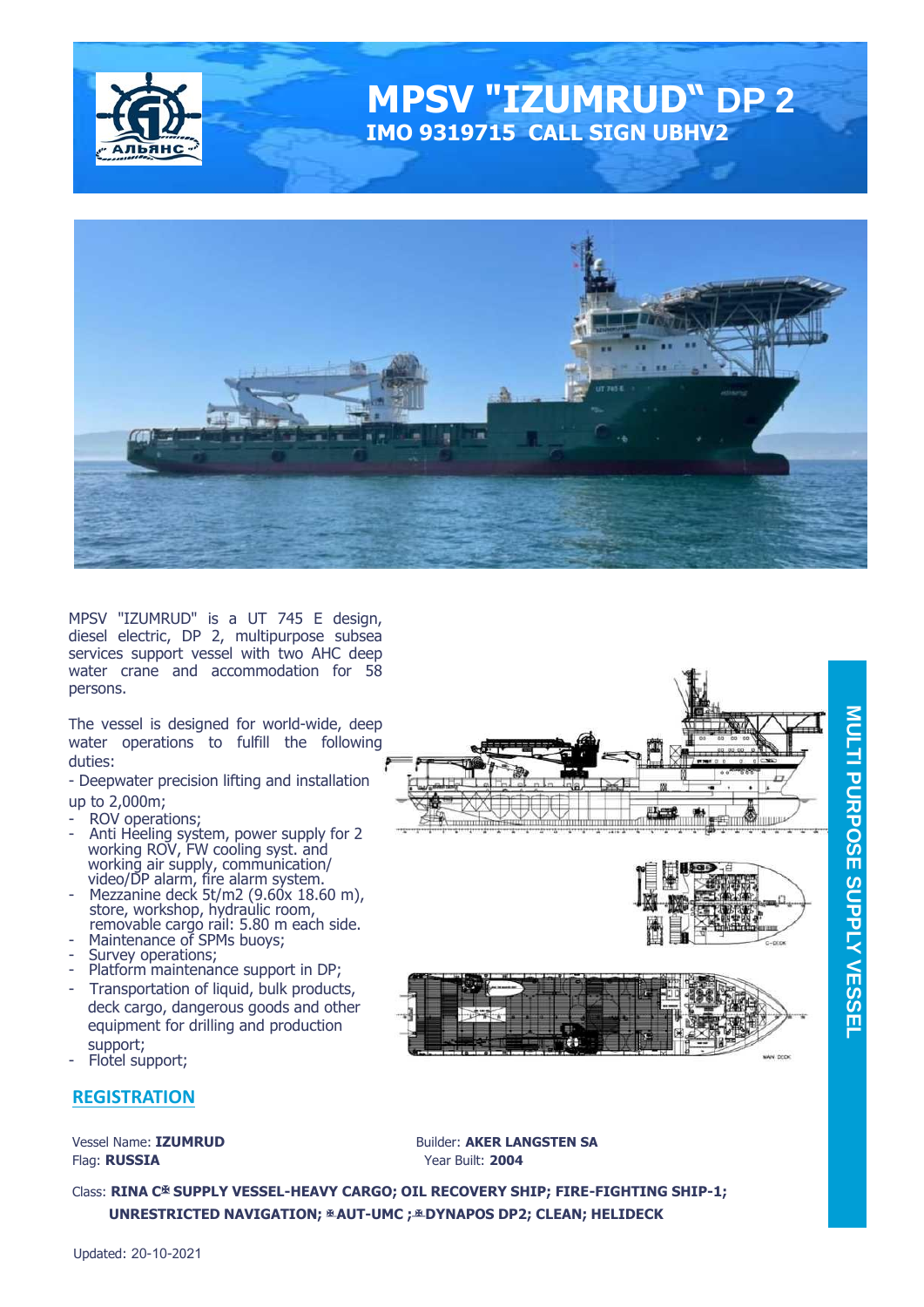### **GENERAL INFORMATION**

| Vessel's name                                                                      | <b>IZUMRUD</b>                                                                                                                                                                                          |
|------------------------------------------------------------------------------------|---------------------------------------------------------------------------------------------------------------------------------------------------------------------------------------------------------|
| Former name                                                                        | <b>BOURBON EMERALD</b>                                                                                                                                                                                  |
| Owner                                                                              | LLC "ALLIANCE" IMO 5787313<br>Office V-1-4K, Liter V,11, Komendantskiy prospect,<br>Saint Petersburg, 197117, Russia<br>Phone +7 981 775-18-01,<br>+7 911 039-02-03<br>E-mail: filichevevgeny@yandex.ru |
| Type                                                                               | MPSV UT 745 E                                                                                                                                                                                           |
| Design                                                                             | Ulstein design                                                                                                                                                                                          |
| Delivered                                                                          | 01.10.2004                                                                                                                                                                                              |
| Yard/place/country                                                                 | Aker/Tomrefjord/Norway                                                                                                                                                                                  |
| <b>Flag</b>                                                                        | <b>Russian Federation</b>                                                                                                                                                                               |
| Call sign                                                                          | UBHV <sub>2</sub>                                                                                                                                                                                       |
| Port of registry                                                                   | St. Petersburg, Russia                                                                                                                                                                                  |
| <b>IMO</b> number                                                                  | 9319715                                                                                                                                                                                                 |
| <b>MMSI</b>                                                                        | 273 298 110                                                                                                                                                                                             |
| <b>Class RINA</b>                                                                  | 101123                                                                                                                                                                                                  |
| Official number \ Right of navigation under the State of<br>the Russian Federation | 10141138                                                                                                                                                                                                |
| <b>ISM/ISPS Managers</b>                                                           | JSC "POLISPAST" IMO 6234921<br>Room 28-N Room B-2-23K, lit. B<br>Komendantskiy prospect, Saint Petersburg, Russia                                                                                       |
| <b>Insurer</b>                                                                     | "ALFA STRAKHOVANIE PLC"<br>60/129, Litera B, Moskovskiy, St. Petersburg, 190013                                                                                                                         |

## **PARTICULARS \ DIMENSION**

| Lenght OA/PP (m)             | 95,00 m /78,80 m |
|------------------------------|------------------|
| Breath moulded               | 18,80 m          |
| Depth moulded (m)            | 7,60 m           |
| Draft max/min (m)            | 6,215 m / 4,80 m |
| Draft at medium load (m)     | Design 5,60 m    |
| Max air draft (m)            | 32,3 m           |
| Summer free board (m)        | 1,415 m          |
| Free board at max draft (m)  | $0,800 \; m$     |
| Gross Tonnage (t)            | 3756t            |
| Net tonnage (t)              | 1438 t           |
| Suez Canal Gross Tonnage (t) | 3514,35 t        |
| Suez Canal Net Tonnage (t)   | 2744,14 t        |
| Deadweigth (t)               | 3668 t           |
| Bollard pull (t)             | N/A              |
| Boat landing (Y/N)           | Υ                |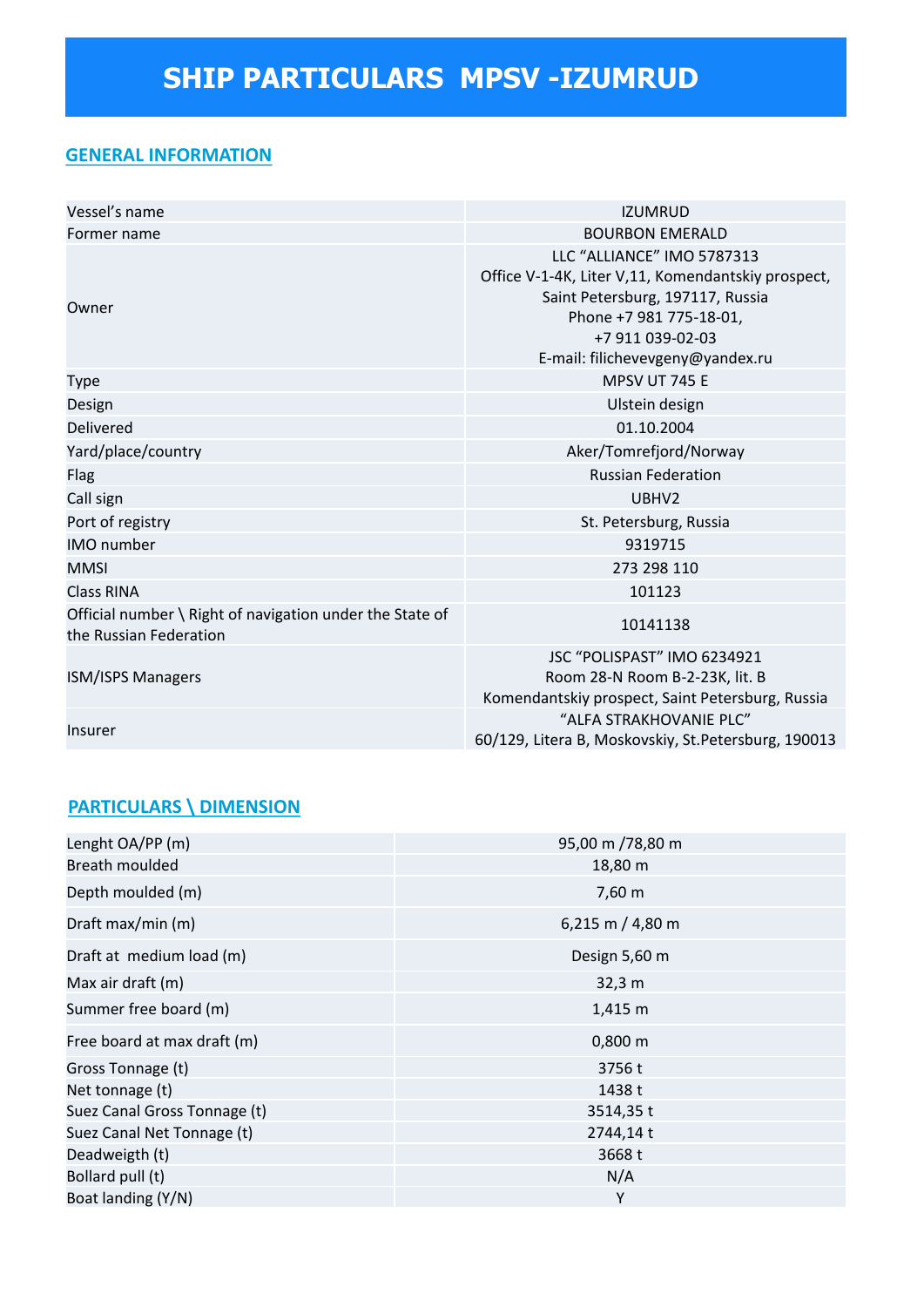## **MACHINERY / PROPULSION**

| Type of propulsion       |                | Diesel Electric       |                          | 1 BHP = 0,746 Kw              |
|--------------------------|----------------|-----------------------|--------------------------|-------------------------------|
|                          | Number         | Manufacturer          | Model                    | Power BHP/KW                  |
| Azipull                  | $\overline{2}$ | Rolls-Royce Kamewa    | <b>US 305 CP</b>         | 3351 BHP/2500 kW @<br>171 rpm |
| Bow thruster             | $\mathbf{1}$   | Rolls-Royce Marine AS | <b>TT 2200 DNP-SS-CP</b> | 1184 BHP/883kW @ 241<br>rpm   |
| Retractable bow thruster | $\mathbf{1}$   | Rolls-Royce Marine AS | TCNS 73/50 107 323       | 1184 BHP/883 kW@<br>304 rpm   |
| Stern thruster           | N/A            |                       |                          |                               |
| Azimuth thruster         | N/A            |                       |                          |                               |
| Fix axial trhuster       | N/A            |                       |                          |                               |
| Diesel generator         | 4              | Rolls-Royce Bergen    | C25:33L6A                | 2292BHP / 1740 kW<br>@900 rpm |
| Shaft generator          | N/A            |                       |                          |                               |
| Auxilliary generator     | N/A            |                       |                          |                               |
| Emergency generator      | $\mathbf{1}$   | Caterpilar            | <b>CAT 3408 TM</b>       | 496 BHP /370 kW               |
| Propellers               | $\overline{2}$ | Rolls-Royce Ulstein   | <b>US 305 CP</b>         |                               |
| <b>Rudders</b>           | N/A            |                       |                          |                               |
| <b>Shore Connection</b>  | 1              | 3 x 440V, 250A        |                          |                               |

## **SPEED / CONSUMPTION**

| Grade of fuel used?                                    | <b>MDO</b>                                       |                                                 |  |                                                |  |
|--------------------------------------------------------|--------------------------------------------------|-------------------------------------------------|--|------------------------------------------------|--|
|                                                        | Speed<br>(Kn)/comsumption full<br>loaded (t/day) | Speed (Kn)/comsumption<br>medium loaded (t/day) |  | Speed (Kn)/<br>comsumption<br>unloaded (t/day) |  |
| Maximum speed (100%)                                   |                                                  | 14 knts/25.0 t/day                              |  |                                                |  |
| Sevice speed (80%)                                     |                                                  | 11 knts / 14.0 t/day                            |  |                                                |  |
| Economic speed                                         |                                                  |                                                 |  |                                                |  |
| Consumption stand by at sea                            | 3.0 t/day                                        |                                                 |  |                                                |  |
| Consumption stand by at port                           | 2.0 t/day                                        |                                                 |  |                                                |  |
| DP consumption 2 DG                                    | 7.0 $t$ /day                                     |                                                 |  |                                                |  |
| DP consumption 4 DG                                    | 14.0 $t$ /day                                    |                                                 |  |                                                |  |
| Fuel transfer calibrated flowmeter<br>installed (Y/N)  | Υ                                                |                                                 |  |                                                |  |
| Fuel supply calibrated flowmeter(s)<br>installed (Y/N) | Υ                                                |                                                 |  |                                                |  |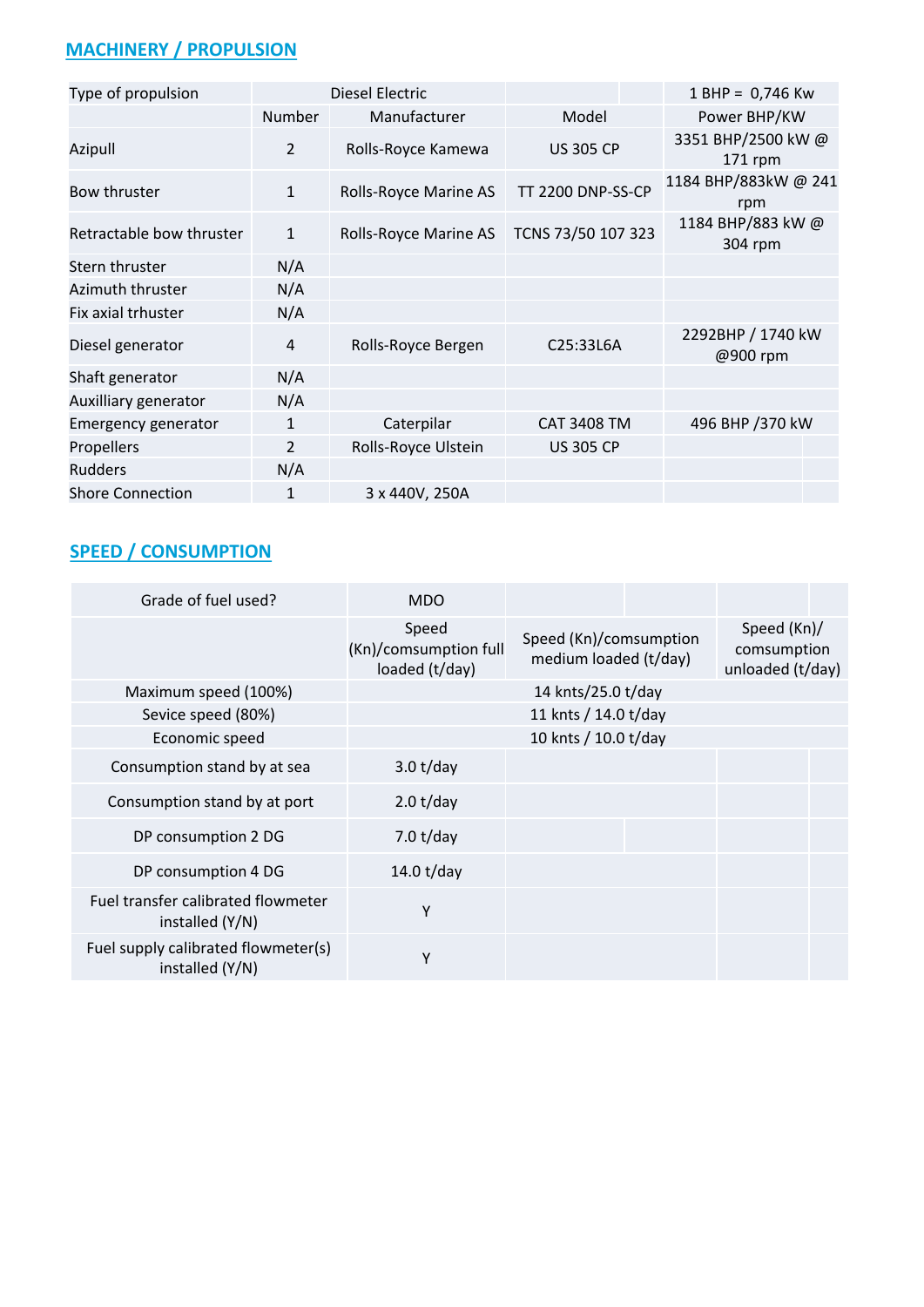## **CARGO DECK CAPACITIES/ DECK EQUIPMENTS/ SUBSEA EQUIPMENTS**

| Type of deck                                                                                        |                                 |                                                                              | Wood                                                                                   |                              |                     |                                |                                 |                      |                 |
|-----------------------------------------------------------------------------------------------------|---------------------------------|------------------------------------------------------------------------------|----------------------------------------------------------------------------------------|------------------------------|---------------------|--------------------------------|---------------------------------|----------------------|-----------------|
| Maximun Deck Area                                                                                   |                                 | Deck area<br>(m2)                                                            | 815 m2                                                                                 | <b>Deck</b><br>length<br>(m) | 50,0 m              | deck width<br>(m)              | 16,0 m                          |                      |                 |
| Deck Point loading<br>permissible                                                                   |                                 | total (t)                                                                    | 23t                                                                                    | Aft<br>(t/m2)                | 10 t/m2             | medium<br>(t/m2)               |                                 | 10 t/m2 $Fwd (t/m2)$ | 10 t/m2         |
|                                                                                                     | Mezzanine deck                  | area $(m2)$                                                                  | 310 m2                                                                                 | total (t)                    |                     | (t/m2)                         | 5 t/m2                          |                      |                 |
| Sheltered deck                                                                                      |                                 | area $(m2)$                                                                  | N/A                                                                                    | total (t)                    | N/A                 | (t/m2)                         | N/A                             |                      |                 |
| Tugger winch                                                                                        |                                 | number                                                                       | $\overline{2}$                                                                         | model                        |                     | Brattvag AKM 4112              |                                 | capacity (t)         | 12 <sub>t</sub> |
| Capstan                                                                                             |                                 | number                                                                       | 2                                                                                      | model                        |                     | Brattvag CM 4110               |                                 | capacity (t)         | 5 <sub>t</sub>  |
| Windlass                                                                                            |                                 | number                                                                       | 1                                                                                      | model                        |                     | Brattvag BFMG 63.04            |                                 | capacity (t)         |                 |
| Anchors conventional                                                                                |                                 |                                                                              | <b>Stockless Bower Anchors</b><br>$2 \times 3,3$ t                                     |                              |                     | Special mooring<br>system      |                                 |                      |                 |
| Chain cables                                                                                        |                                 |                                                                              | Stud link chain cable                                                                  |                              | <b>Type</b>         |                                | N/A                             |                      |                 |
| conventional                                                                                        |                                 |                                                                              | 2 x 522,5m x 46 mm                                                                     |                              |                     |                                |                                 |                      |                 |
| Deck Rigging<br>Points.Indicate<br>number and SWL of<br>deck cargo securing<br>points.              |                                 |                                                                              | 20 Lashing eyes cargo rails<br>10 t / 12 D-rings 30 t / 23<br>Fittings for lashing 2 t |                              | Winch               |                                | N/A                             |                      |                 |
| Connections for<br>refrigerated containers<br>(Indicate number of<br>sockets available)+<br>voltage |                                 | 4 x 220 V                                                                    |                                                                                        |                              | Drum<br>capacity    | N/A                            |                                 |                      |                 |
| Compressed air on<br>coupling available)                                                            | deck (Indicate type of          | Service Air 7 b, quick<br>1.<br>coupling type<br>2. Bulk air 5 bars, Weco 4" |                                                                                        |                              |                     |                                |                                 |                      |                 |
| Deck crane 1                                                                                        |                                 | SWL (t)                                                                      | 3 <sub>t</sub>                                                                         | Outreach                     | 12 <sub>m</sub>     | Location                       | <b>Fwd Port</b>                 |                      |                 |
|                                                                                                     |                                 | <b>SUBSEA</b>                                                                |                                                                                        | (m)                          |                     |                                | main deck                       |                      |                 |
| Offshore<br>crane 1:                                                                                |                                 |                                                                              | NOV knuckle boom subsea crane                                                          |                              |                     |                                |                                 |                      |                 |
|                                                                                                     |                                 | Harbor capacity dble<br>90 t<br>fall                                         |                                                                                        |                              |                     | fall                           | Harbor capacity dble            | 12t                  |                 |
| Main                                                                                                | Offshore capacity dble<br>fall  |                                                                              | 90 t                                                                                   |                              | Auxiliary<br>winch: | Offshore capacity dble<br>fall |                                 | 12t                  |                 |
| winch:                                                                                              | Max waterdepth (m)<br>AHC (Y/N) |                                                                              |                                                                                        | 1500 m Single fall<br>Y      |                     |                                | Max waterdepth (m)<br>AHC (Y/N) | 2000 m<br>Υ          |                 |
|                                                                                                     | Man Riding (Y/N)                |                                                                              | ${\sf N}$                                                                              |                              |                     |                                | Man Riding (Y/N)                | $\mathsf{N}$         |                 |
|                                                                                                     | Ship to Ship (Y/N)              |                                                                              | ${\sf N}$                                                                              |                              |                     |                                | Ship to Ship (Y/N)              | Υ                    |                 |
| Offshore<br>crane 2:                                                                                |                                 | <b>SMST Subsea Crane</b>                                                     |                                                                                        |                              |                     |                                |                                 |                      |                 |
|                                                                                                     | Harbor capacity dble<br>fall    |                                                                              | 24 t @ 6 m                                                                             |                              |                     | Harbor capacity dble<br>fall   |                                 | N/A                  |                 |
| Main                                                                                                | Offshore capacity dble<br>fall  |                                                                              | 24 t @ 6 m                                                                             |                              | Auxiliary           |                                | Offshore capacity dble<br>fall  | N/A                  |                 |
| winch:                                                                                              | Max waterdepth (m)              |                                                                              | 2000 m                                                                                 |                              | winch:              |                                | Max waterdepth (m)              | N/A                  |                 |
|                                                                                                     | AHC (Y/N)                       |                                                                              | ${\sf N}$                                                                              |                              |                     |                                | AHC (Y/N)                       | N/A                  |                 |
|                                                                                                     | Man Riding (Y/N)                |                                                                              | ${\sf N}$                                                                              |                              |                     |                                | Man Riding (Y/N)                | N/A                  |                 |
|                                                                                                     | Ship to Ship (Y/N)              |                                                                              | Υ                                                                                      |                              |                     |                                | Ship to Ship (Y/N)              | N/A                  |                 |
| Helideck (Y/N)                                                                                      |                                 | Dimension<br>s(m <sup>2</sup> )                                              | Υ                                                                                      | Type of Helicopter           |                     |                                | Super Puma AS 332               | Maximun<br>Weight    | $9,3$ t         |
| Deck ROV power<br>supply (Y/N)                                                                      |                                 | Υ                                                                            | power<br>BHP/KW                                                                        | 2 x 80 kVA / 2 x 350<br>Kva  |                     | A frame (Y/N)                  |                                 | ${\sf N}$            |                 |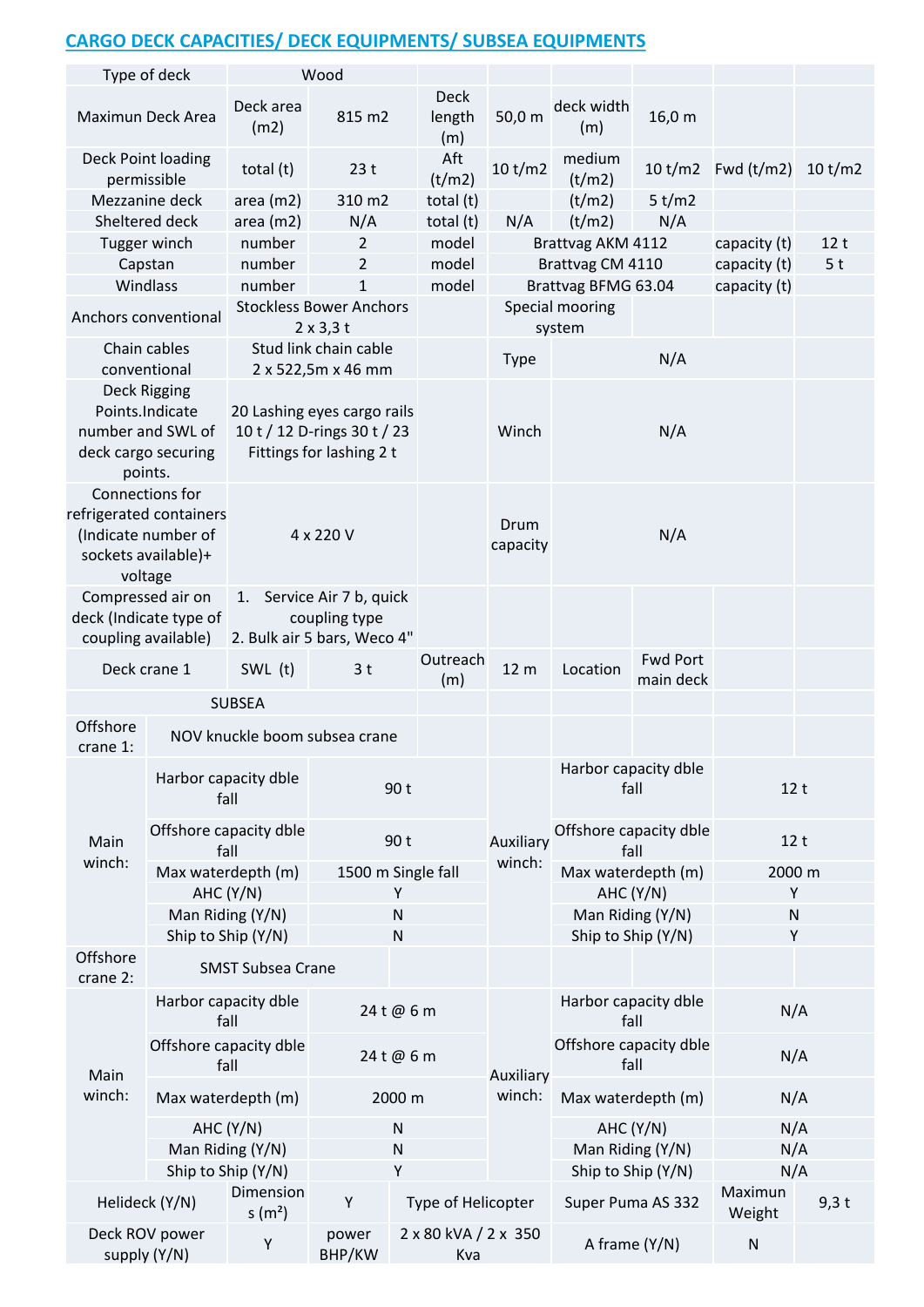## **TOWING/ ANCHOR HANDLING WINCH**

|                                         | description                          |                                                     |     |
|-----------------------------------------|--------------------------------------|-----------------------------------------------------|-----|
| Bollard pull max                        | N/A                                  |                                                     |     |
| <b>Bollard pull continued</b>           | N/A                                  |                                                     |     |
| Anchor handling/tow<br>winch            | N/A                                  |                                                     |     |
| Secondary winches                       | N/A                                  |                                                     |     |
| <b>Drums</b>                            | N/A                                  | <b>Towing Drum Capacity</b><br>$m \times$ diam.(mm) | N/A |
| Drums dimensions (length<br>x diameter) | N/A                                  |                                                     |     |
| Cargo secure winches                    | N/A                                  |                                                     |     |
| Rig chain gipsies                       | N/A                                  |                                                     |     |
| Chain lockers                           | N/A                                  |                                                     |     |
| Towing pins                             | N/A                                  |                                                     |     |
| Pop up pins                             | N/A                                  |                                                     |     |
| Shark jaws                              | N/A                                  |                                                     |     |
| Towing wire                             | N/A                                  |                                                     |     |
| Spare tow wire                          | N/A                                  |                                                     |     |
| Work wire A/H                           | N/A                                  |                                                     |     |
| Spare work wire                         | N/A                                  |                                                     |     |
| Tugger wire                             | 22 mm                                |                                                     |     |
| Cargo wire                              | N/A                                  |                                                     |     |
| Wildcat wire                            | N/A                                  |                                                     |     |
| Capstan wire                            | N/A                                  |                                                     |     |
| Forerunner tow winch                    | N/A                                  |                                                     |     |
| Forerunner work winch                   | N/A                                  |                                                     |     |
| Forerunner sec winches                  | N/A                                  |                                                     |     |
| Grapnels for chain                      | N/A                                  |                                                     |     |
| Forged J chaser                         | N/A                                  |                                                     |     |
| <b>CR-D</b> connectors                  | N/A                                  |                                                     |     |
| Stern roller                            | 2 x 10 t / 1000 mm x 800 mm          |                                                     |     |
| Smith brackets                          | 2 x 150 t SWL                        |                                                     |     |
| Other materials                         | Hose Flushing system 16 " + Drip Pan |                                                     |     |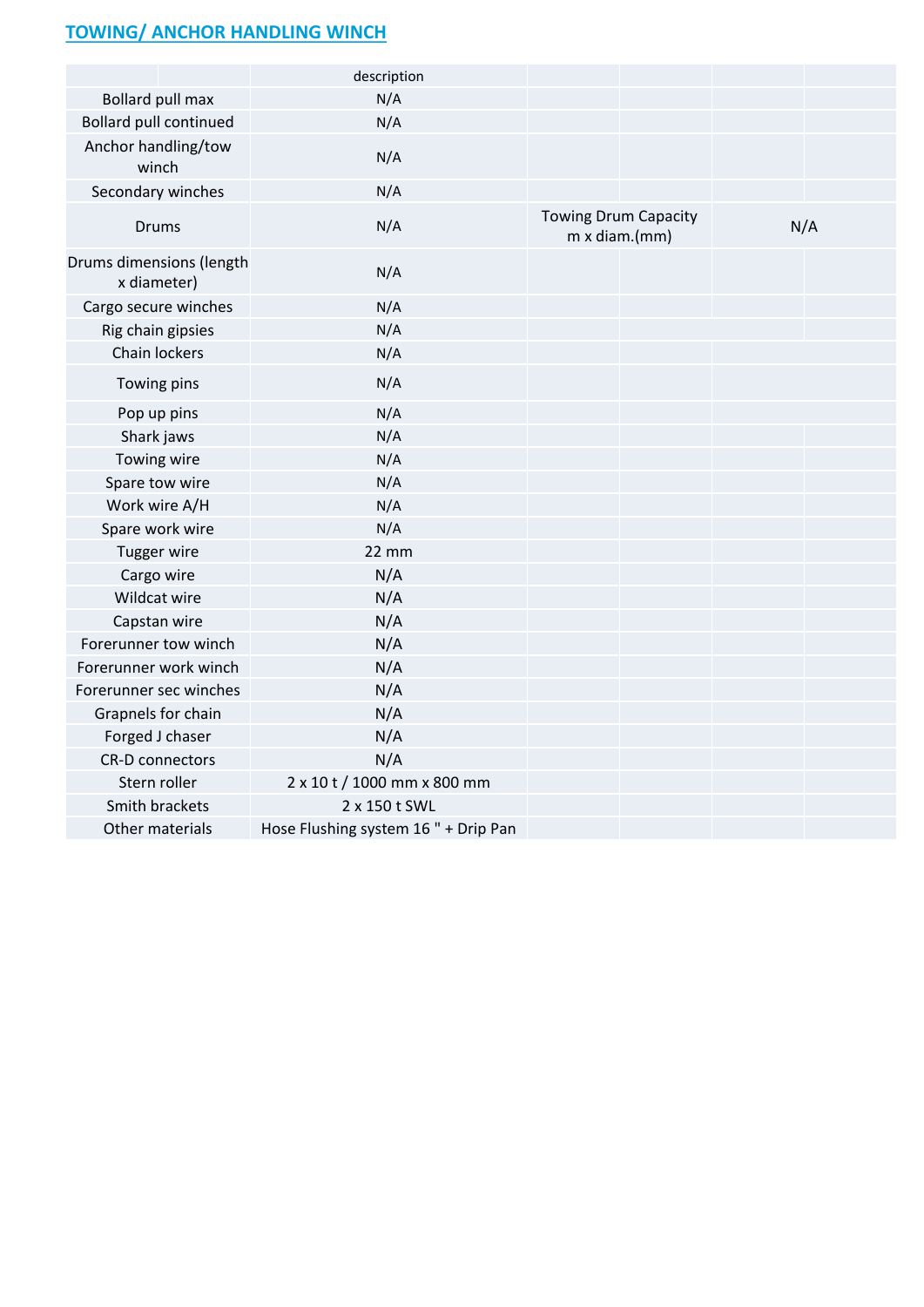## **LIQUID CAPACITIES/DELIVERY RATES**

| <b>PRODUCT</b>                                    | Max<br>capacity<br>$(m3)*$ | <b>DISCHARGE RATE</b><br>m3/hour ; pressure (bar) | <b>TANK CLEANING SYSTEM</b><br>FITTED (Y/N) | Agitators<br>(Y/N) | connections discharge<br>points |
|---------------------------------------------------|----------------------------|---------------------------------------------------|---------------------------------------------|--------------------|---------------------------------|
| Diesel (Fuel)                                     | 1283 m3                    | $2 \times 250 / 9$                                | N/A                                         | N/A                | Weco 5" / Male                  |
| Fresh Water                                       | 744 m3                     | $2 \times 250 / 9$                                | N/A                                         | N/A                | Weco 5" / Male                  |
| Drill Water/Ballast<br>(*enclosed ballast system) | 2742 m3                    | $2 \times 250 / 9$                                | N/A                                         | N/A                | Weco 5" / Male                  |
| liquid Mud                                        | n/a                        | $2 \times 250 / 24$                               | Y                                           | Y                  | Weco 5" / Male                  |
| Base oil                                          | 299 m3                     | $2 \times 150 / 9$                                | N/A                                         | N/A                | Weco 5" / Male                  |
| <b>Brine</b>                                      | 751 m3                     | 2 x100 / 24                                       | Υ                                           | Υ                  | Weco 5" / Male                  |
| Methanol                                          | 161 m3                     | $2 \times 100 / 9$                                | N/A                                         | N/A                | Weco 5" / Male                  |
| Other                                             | 407 m3                     | 150/9                                             | Y                                           | N/A                | Weco 5" / Male                  |
| Heeling system                                    | 335 m3                     | 1420/8                                            |                                             |                    |                                 |
| Oil recovery system (Y/N)                         | Y                          | Recover capacity (m3)                             | 1060 m3                                     |                    |                                 |

## **DRY BULK CAPACITIES**

| Able to totally segregate<br>products (Y/N)                      | N                |                           |        |                        |       |                                 |                     |
|------------------------------------------------------------------|------------------|---------------------------|--------|------------------------|-------|---------------------------------|---------------------|
| Able to load and<br>discharge two products<br>concurrently (Y/N) | Υ                |                           |        |                        |       |                                 |                     |
| Able to backload offshore<br>through aft connection              | Υ                |                           |        |                        |       |                                 |                     |
| Compressor and dryer                                             | number           | $\overline{2}$            | power: | $29,2 m3/h +$<br>in Kw |       |                                 |                     |
| Number of tanks                                                  | $8 \times 48$ m3 | Total<br>Capacity<br>(m3) | 384 m3 | Pressure<br>Bar:       | 5,6 b | Connections discharge<br>points | Weco $5" /$<br>Male |
| Delivery rates                                                   |                  | 80 t/h                    |        |                        |       |                                 |                     |

## **DANGEROUS GOODS**

| Compliant for the     |                                                                            |
|-----------------------|----------------------------------------------------------------------------|
| carriage of dangerous | Class 1.1+1.6, 1.4S, 2.1, 2.2, 2.3, 3, 4.1, 4.2, 4.3, 5.1, 5.2, 6.1, 8, 9. |
| goods (Y/N)           |                                                                            |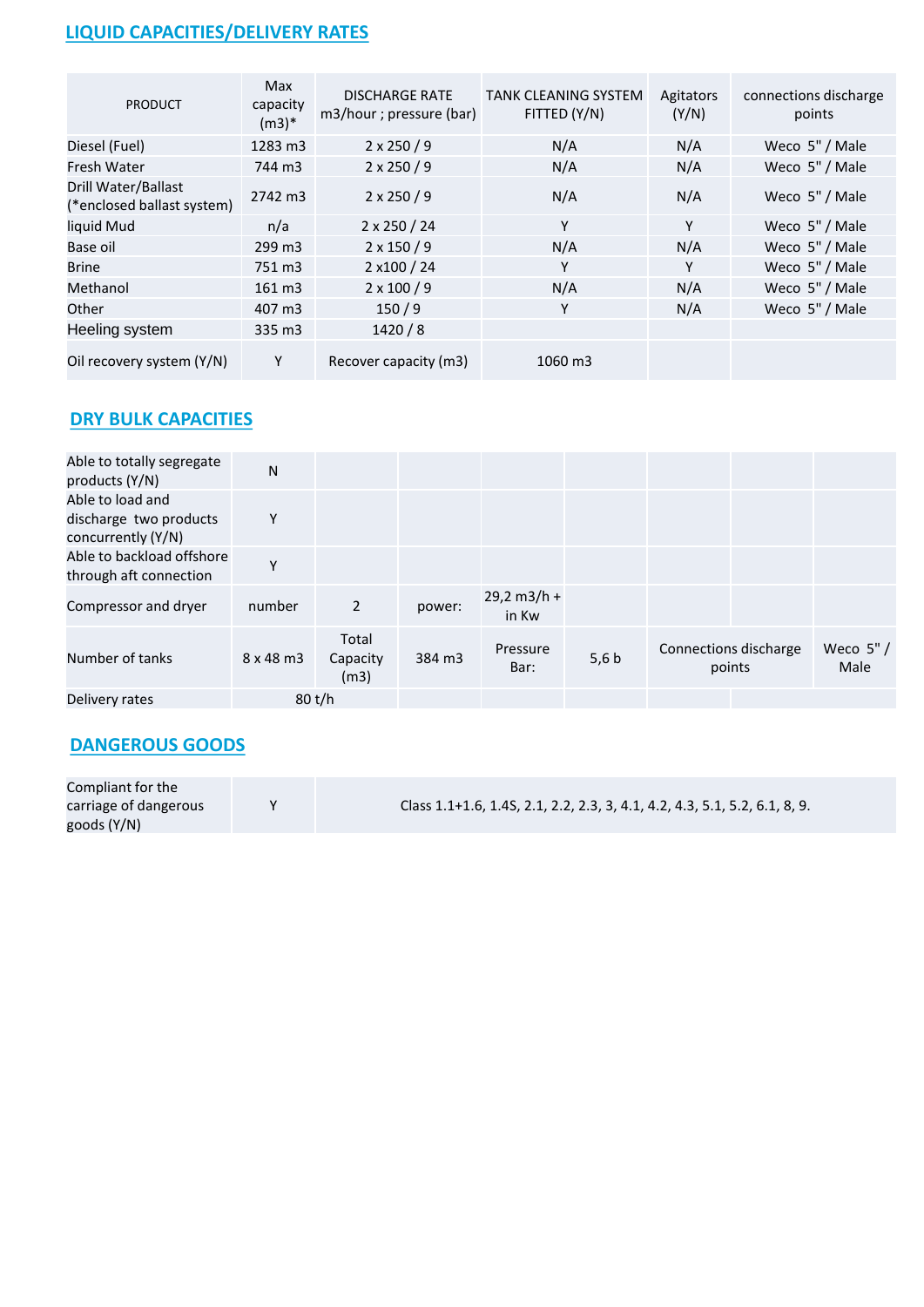### **ACCOMMODATIONS**

| <b>Total beds</b>                                                       | 58                                     |
|-------------------------------------------------------------------------|----------------------------------------|
|                                                                         |                                        |
| Single cabins                                                           | 6                                      |
| 2 men cabins                                                            | 26                                     |
| 3 men cabins                                                            | N/A                                    |
| 4 men cabins                                                            | N/A                                    |
| 5 men cabins                                                            | N/A                                    |
| Minimum number of crew/ safe manning                                    | 9                                      |
| Maximum number of pax when crew 22 persons                              | 36                                     |
| Maximum number of special personnel when crew 22<br>persons             | 50                                     |
| Total number of persons for which life-saving appliance<br>are provided | 72                                     |
| Hospital                                                                | $1 - 17,0$ m <sup>2</sup> incl. Toilet |
| Day rooms                                                               | 2                                      |
| <b>Offices</b>                                                          | 2 + Client area & Bridge               |
| Conference room (Y/N)                                                   | Y                                      |
| Gym (Y/N)                                                               | Y                                      |
| Swimming Pool (Y/N)                                                     | Y                                      |
| Air conditionning in all accommodation                                  | Y                                      |
| Cold room (number/m3)                                                   | $2 \times 18$ m2                       |
| Dry room (number/m3)                                                    | 2 X 25 m2                              |
| Fresh water maker                                                       | 1 Osmoser x 9 m3/day                   |
| Hot water boiler                                                        | 1 x 250,000 kcal/h.                    |

## **DYNAMIC POSITIONNING SYSTEM**

| Type                                  | $SDP-21$                |
|---------------------------------------|-------------------------|
| Manufacturer of DP control system     | Kongsberg Simrad AS     |
|                                       | Type/ model             |
| DP reference 1- DGPS 1                | Kongsberg DPS 132       |
| DP reference 2- DGPS 2                | Kongsberg DPS 232       |
| DP reference 3-Fan Beam/Cyscan/other  | MDL Fan Beam MK IV      |
| DP reference 4 - USBL                 | Kongsberg HiPAP 500     |
| Independent Joystick System           | Poscon II               |
| Wind sensor 1                         | WindObserver II OMC 139 |
| Wind sensor 2                         | WindObserver II OMC 139 |
| Wind sensor 3                         | n/a                     |
| Gyro compass 1                        | Anschutz std 22         |
| Gyro compass 2                        | Anschutz std 22         |
| Gyro compass 3                        | Anschutz std 22         |
| VRS/MRU 1                             | Seatex MRU 2            |
| VRS/MRU 2                             | Seatex MRU 5            |
| DP functionalities-follow mode course | Υ                       |
| DP functionalities-follow SUB ROV     | Υ                       |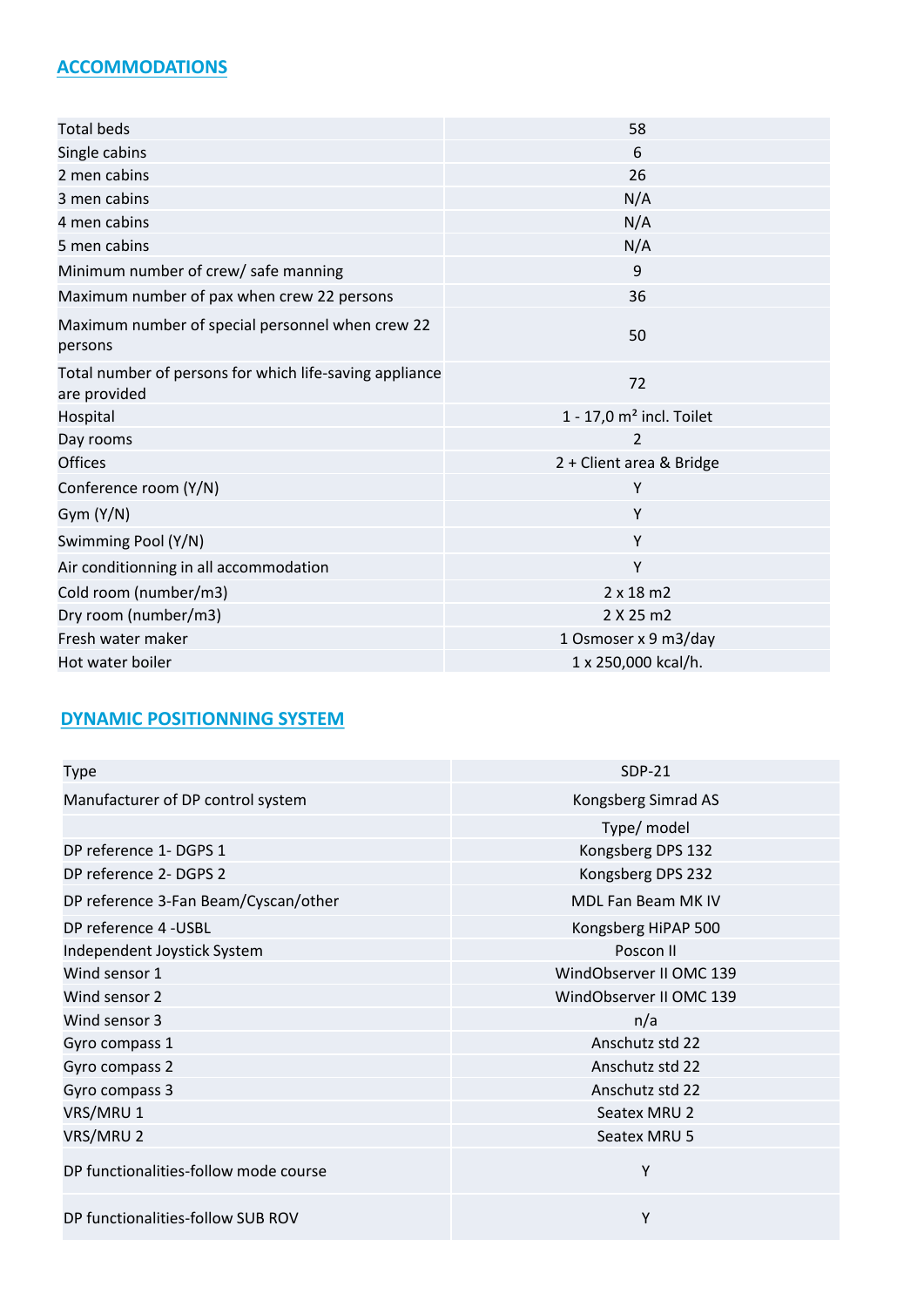## **NAVIGATION EQUIPMENT**

|                                           | Number/type/model                   |                                |   |  |
|-------------------------------------------|-------------------------------------|--------------------------------|---|--|
| Radar 3 cm                                | Furuno FAR-2817                     | Fitted with ARPA and AIS (Y/N) | Y |  |
| Radar 10 cm                               | Furuno FAR-2837                     | Fitted with ARPA and AIS (Y/N) | Υ |  |
| Radar slave                               | 1 x 17" monitor aft. w/control      |                                |   |  |
| Magnetic compass                          | Υ                                   |                                |   |  |
| Autopilot                                 | Anschutz pilostar D                 |                                |   |  |
| <b>Navtex</b>                             | Furuno NX-500                       |                                |   |  |
| Electronic chart system                   | Transas 4000                        |                                |   |  |
| Speed log                                 | Furuno DS-80                        |                                |   |  |
| Echo sounder                              | Furuno FE-700                       |                                |   |  |
| Satellite navigator<br>(GPS/DGPS/GLONASS) | Furuno GP-90                        |                                |   |  |
| AIS                                       | SAILOR 6004                         |                                |   |  |
| Weather fax                               | N                                   |                                |   |  |
| <b>BNWAS</b>                              | Furuno BR-500                       |                                |   |  |
| <b>VDR</b>                                | Furuno voyage data recorder VR-5010 |                                |   |  |
| <b>Helideck Monitoring System</b>         | <b>HMS-100</b>                      |                                |   |  |
|                                           |                                     |                                |   |  |

## **COMMUNICATIONS CONTACT DETAILS**

|                                                | Number of                                    |                   | Phone number/phone       |                                 |  |  |
|------------------------------------------------|----------------------------------------------|-------------------|--------------------------|---------------------------------|--|--|
|                                                | unit/type/model                              |                   | type                     | E-mail                          |  |  |
| GMDSS compliant (Y/N)<br>state area (A1,A2,A3) | $Y \setminus A1+A2+A3$                       | <b>Bridge</b>     | V-SAT +7 499 674 0350    | E-mail:izumrud-alliance@mail.ru |  |  |
| <b>SARTs</b>                                   | 2 x TRON SART                                |                   | V-SAT +7 499 674 0354    |                                 |  |  |
| <b>EPIRBs</b>                                  | JOTRON \ TRON 60 GPS<br>JOTRON \ TRON 60 S   | Captain           | Mobile + 7 911 940-01-75 | E-mail:izumrud-alliance@mail.ru |  |  |
| LRIT                                           | Furuno Felcom 19                             |                   |                          |                                 |  |  |
| MF/HF radio                                    | FS-1575 MF/HF/DSC. SSB<br>250 W              |                   |                          |                                 |  |  |
| Radio telex                                    | n/A                                          |                   |                          |                                 |  |  |
| VHF\DSC                                        | SAILOR RT-4722<br>SAILOR RT-4822             |                   |                          |                                 |  |  |
| VHF Two way radios                             | JOTRON TRON 2 X TR20<br>JOTRON TRON 1 X TR30 |                   |                          |                                 |  |  |
| <b>NAVTEX</b>                                  | FURUNO NX-500                                |                   | Inmarsat-C               |                                 |  |  |
| Helicopter comm                                | Jotron TR-710-MD                             | INM - C 427313897 |                          |                                 |  |  |
| UHF                                            | Motorola GM-360 - 2 Pcs                      |                   |                          |                                 |  |  |
| Portable VHF                                   | <b>VHF DP 2400E-4 Pcs</b>                    | INM - C 427313897 |                          |                                 |  |  |
| Portable UHF                                   | <b>UHF DP 2400eE- 6 Pcs</b>                  |                   |                          |                                 |  |  |
| Mobile phone                                   | Y                                            |                   |                          |                                 |  |  |
| Iridium                                        | Y / ICHU 1000                                |                   |                          |                                 |  |  |
| Sat c1                                         | Furuno Felcom 15                             |                   |                          |                                 |  |  |
| Sat c2                                         | Furuno Felcom 15                             |                   |                          |                                 |  |  |
| SSAS                                           | Furuno Felcom 19                             |                   |                          |                                 |  |  |
| Inmarsat                                       | N/A                                          |                   |                          |                                 |  |  |
| Fleet 77                                       | N/A                                          |                   |                          |                                 |  |  |
| VSAT/Internet/phone link                       | Y / SAILOR COBHAM                            |                   |                          |                                 |  |  |
| IP phone                                       | Y                                            |                   |                          |                                 |  |  |
| Internet for charterer<br>(Y/N)                | Υ                                            |                   |                          |                                 |  |  |
| TV in cabins                                   | Υ                                            |                   |                          |                                 |  |  |
| Intercom system                                | Υ                                            |                   |                          |                                 |  |  |